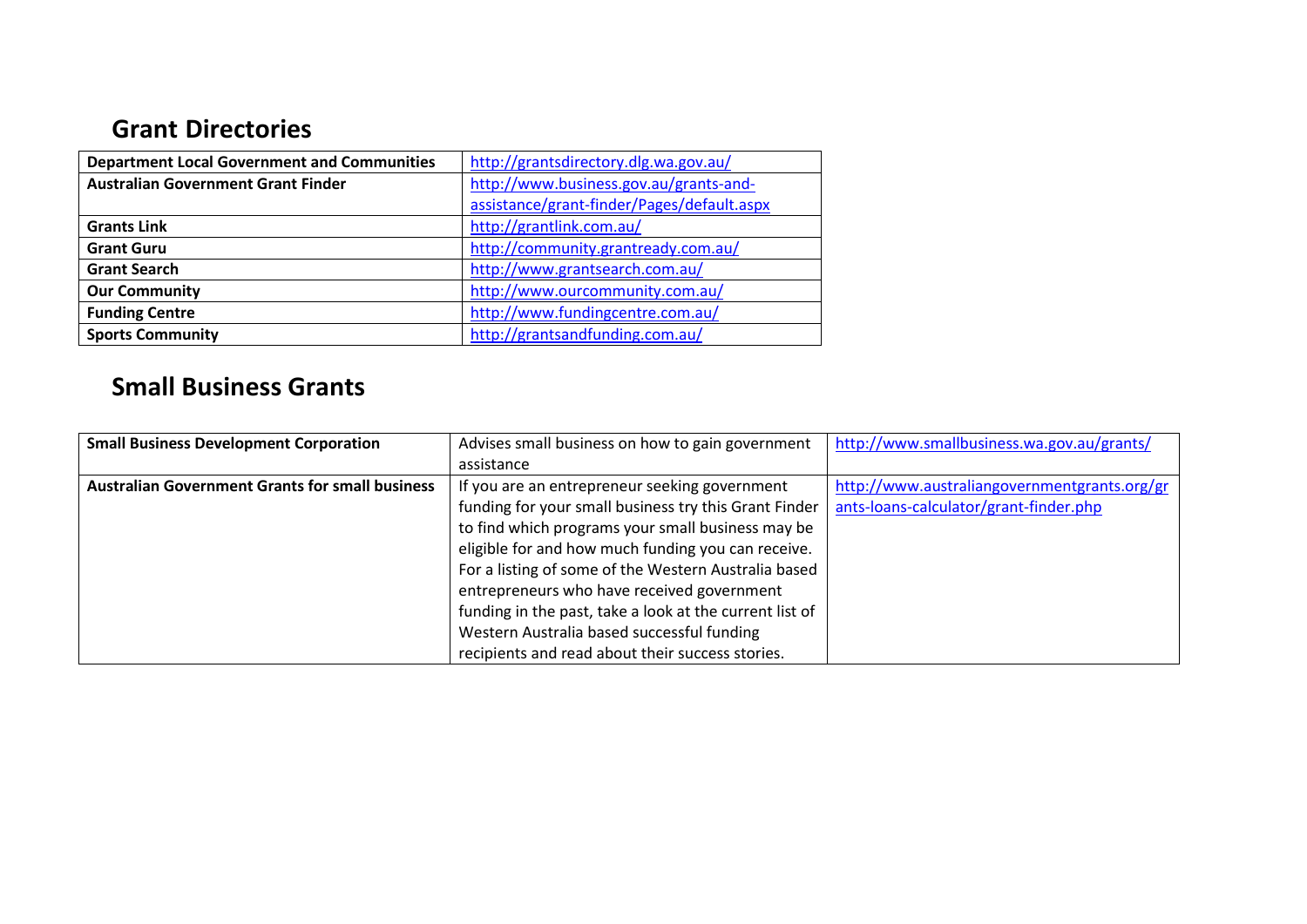## **Sport and Recreation Grants**

| <b>Australian Sports Foundation - Giving 4</b>  | Grants to increase participation in community sports      | https://asf.org.au/                                 |
|-------------------------------------------------|-----------------------------------------------------------|-----------------------------------------------------|
| <b>Grassroots</b>                               | and provide greater opportunities                         |                                                     |
| <b>Department Sport and Recreation</b>          | Provides funding to organisations who facilitate          | http://www.dsr.wa.gov.au/funding                    |
|                                                 | sport and active recreation through funding areas of:     |                                                     |
|                                                 | facilities, individual scholarships subsidies or grants,  |                                                     |
|                                                 | deliver of sport and recreation, community group          |                                                     |
|                                                 | participation, CaLD and Aboriginal populations,           |                                                     |
|                                                 | sports club, trails, regional funding                     |                                                     |
| <b>McDonalds Junior Sports Grant</b>            | Aims to increase participation in junior sports and       | https://mcdonalds.com.au/juniorsportsgrants         |
|                                                 | encourage the habit of healthy lifestyles. Provide grants |                                                     |
|                                                 | for schools or groups to provide basic sporting           |                                                     |
|                                                 | infrastructure, equipment, uniforms etc.                  |                                                     |
| <b>Australian Sports Commission</b>             | Financial assistance for ages 12-18 for costs of travel   | http://www.ausport.gov.au/participating/schools and |
|                                                 | accommodation uniforms and equipment when                 | juniors/local sporting champions                    |
|                                                 | competing coaching or officiating at a national           |                                                     |
|                                                 | sporting organisation, endorsed state, national or        |                                                     |
|                                                 | international sporting championships or a School          |                                                     |
|                                                 | Sport Australia state or national championships           |                                                     |
| <b>Holden Home Ground Advantage</b>             | Helping grass roots sport by giving local clubs the       | http://www.holden.com.au/homegroundadvantage        |
|                                                 | chance to upgrade their facilities. Apply for a grant     |                                                     |
|                                                 | of up to \$10,000 or \$100,000 for your local sporting    |                                                     |
|                                                 | club                                                      |                                                     |
| <b>Quickbeds Grassroots Fundraising Program</b> | Helps your club raise funds every time your               | www.quickbeds.com/grassroots                        |
|                                                 | members book their work or holiday                        |                                                     |
|                                                 | accommodation.                                            |                                                     |
| <b>Cheaperthanhotels</b>                        | A wide range of opportunities for sponsorship and         | http://www.cheaperthanhotels.com/sponsorship/       |
|                                                 | fundraising support for community groups, non-            |                                                     |
|                                                 | profit organizations, schools, universities and sports    |                                                     |
|                                                 | clubs. We can help your organization achieve its          |                                                     |
|                                                 | goals by providing much needed financial support.         |                                                     |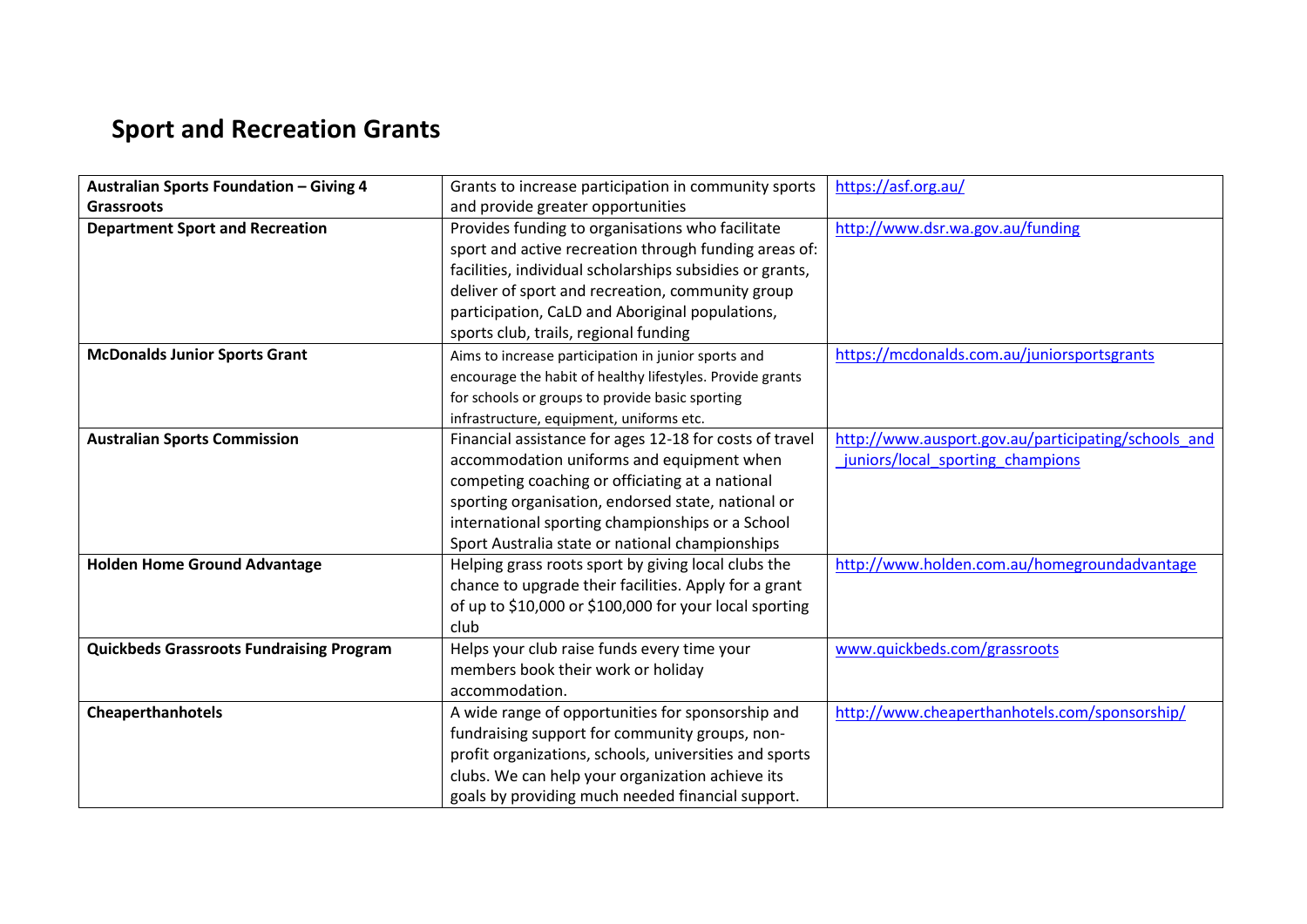|                                | Each organisation will be assessed on a case by case    |                                                |
|--------------------------------|---------------------------------------------------------|------------------------------------------------|
|                                | basis and you could gain anything from \$250 up to      |                                                |
|                                | \$25,000 a year in funding.                             |                                                |
| <b>Choice Hotels</b>           | These great rates will be available when making         | https://sports.choicehotels.com.au/            |
|                                | group bookings for team travel as well as for players,  |                                                |
|                                | their families, club fans and associates to access. The |                                                |
|                                | best thing for your club is that every time a booking   |                                                |
|                                | is made by a club representative, Choice Hotels will    |                                                |
|                                | make a commission payment back to the club which        |                                                |
|                                | will help the club raise important funds. 15%           |                                                |
|                                | discount, 7% commission                                 |                                                |
| <b>Cadbury Fundraiser</b>      | Grant for up to \$1200 to "live well" initiatives       | www.fundraising.com.au/community-grants        |
|                                | promoting increased opportunities for participation     |                                                |
|                                | in sports and recreation or general community           |                                                |
|                                | collaboration. You may need to buy some Cadbury         |                                                |
|                                | fundraisers first so that you are an existing           |                                                |
|                                | customer.                                               |                                                |
| Healthway                      | Healthway provides sponsorships to Sport, Arts          | www.healthway.wa.gov.au/programs/sponsorship   |
|                                | Racing and Community events, organisations and          |                                                |
|                                | groups which encourage healthy lifestyles.              |                                                |
| <b>Active in the Parks</b>     | Outside grants give you the opportunity to take your    | http://activeinparks.org/getting-              |
|                                | programs and activities outside by supporting you to    | involved/funding-2/                            |
|                                | buy equipment or resources. Grants of \$500-\$1500      |                                                |
|                                | are available all year round. Local Champions' grants   |                                                |
|                                | support organisations to champion Active in Parks in    |                                                |
|                                | their state or territory. Grant applications between    |                                                |
|                                | \$7,500 and \$15,000 will be considered year round      |                                                |
| <b>Department of Transport</b> | Cycling and Bike Week grants                            | http://www.transport.wa.gov.au/activetransport |
|                                |                                                         | /25341.asp                                     |
|                                |                                                         |                                                |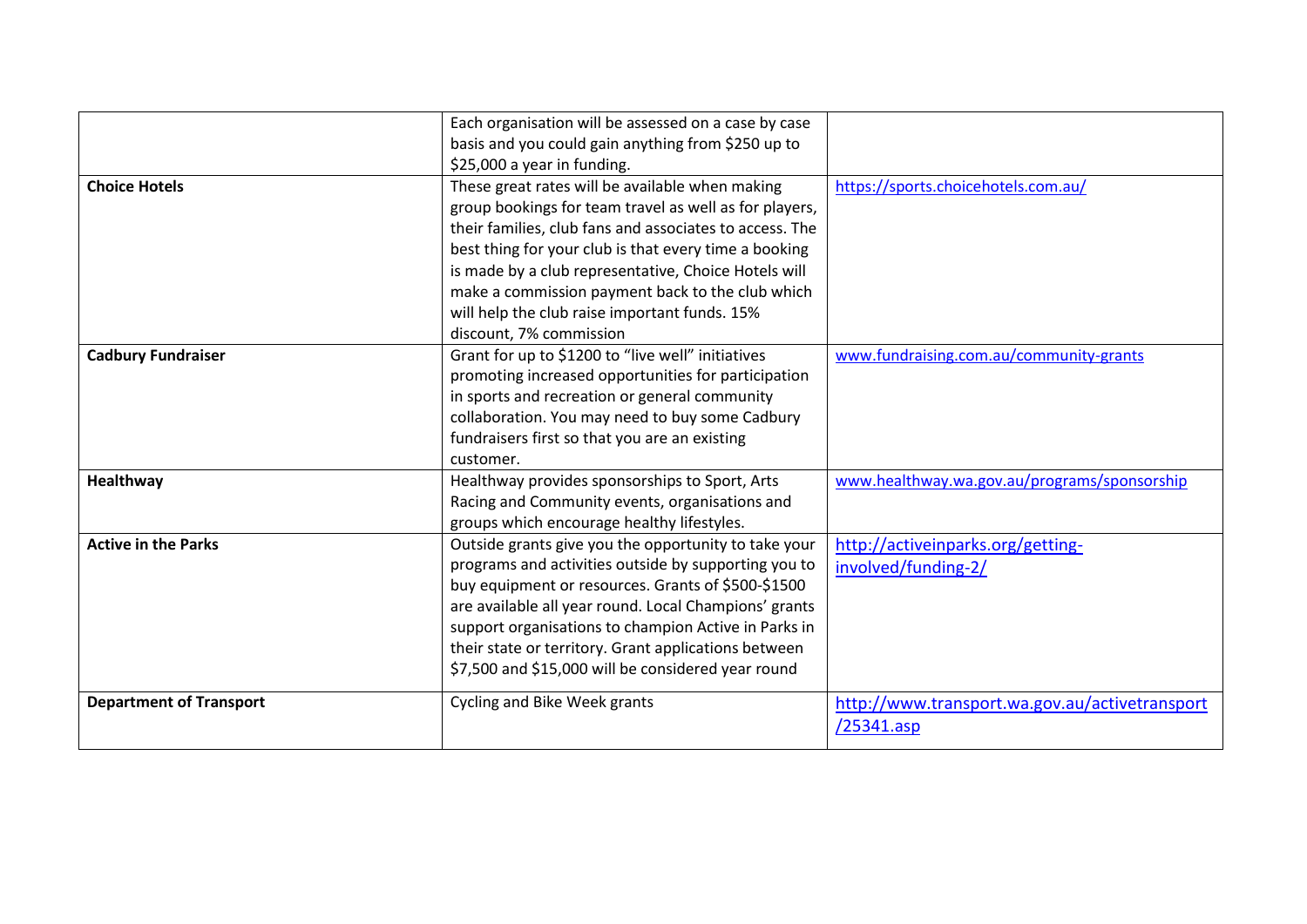## **Commmnity and Project Grants**

| <b>Department Local Government and</b> | One off grants and sponsorship to community           | http://www.communities.wa.gov.au/grants/grants/Pa |
|----------------------------------------|-------------------------------------------------------|---------------------------------------------------|
| <b>Communities</b>                     | organisations and groups to address strategic         | ges/default.aspx                                  |
|                                        | priorities and build strong vibrant communities.      |                                                   |
|                                        | Includes grants for children and families, youth,     |                                                   |
|                                        | women, seniors, volunteers, community sector          |                                                   |
|                                        | support and other.                                    |                                                   |
| Perenjori Public Benefit Trust         | This local Trust will look to support projects that   | http://www.perenjori.wa.gov.au/community/mount-   |
|                                        | provide long-term social benefit to Perenjori. These  | gibson-public-benefit-trust/                      |
|                                        | may be in the area of: Youth leadership               |                                                   |
|                                        | development, Arts and cultural activities, Sport and  |                                                   |
|                                        | recreation, Community welfare, Heritage               |                                                   |
|                                        | interpretation and conservation and Tourism.          |                                                   |
| <b>Bankwest</b>                        | Supporting local communities on a monthly basis.      | http://www.bankwest.com.au/about-us/in-the-       |
|                                        | Entries are voted on and can receive between \$200-   | community/happy-communities                       |
|                                        | \$1,000. You do not need to be a BankWest             |                                                   |
|                                        | customer.                                             |                                                   |
| <b>Telstra Foundation</b>              | Each year, Telstra Kids gives \$1,200 grants to local | www.kidsfund.telstrafoundation.com                |
|                                        | non-profit groups that help kids to play and learn    |                                                   |
| <b>Project Defib</b>                   | A Red Cross initiative aiming to reduce the number    | www.projectdefib.com.au                           |
|                                        | of deaths caused by sudden cardiac arrest. Enables    |                                                   |
|                                        | clubs and schools access to a comprehensive           |                                                   |
|                                        | Defibrillator package and training at a subsidised    |                                                   |
|                                        | cost.                                                 |                                                   |
| <b>SGIO Community Grants Program</b>   | Aims to make communities safer stronger and more      | http://www.sgio.com.au/wa/about-us/community-     |
|                                        | confident                                             | grants-program                                    |
| <b>RAC Community Sponsorships</b>      | Aims to empower communities to deliver unique         | http://rac.com.au/news-                           |
|                                        | and enriching initiatives including - community       | community/sponsorship/community-sponsorships      |
|                                        | chest, grass roots, project and partnership           |                                                   |
|                                        | categories between $$5,000 - $50,000$                 |                                                   |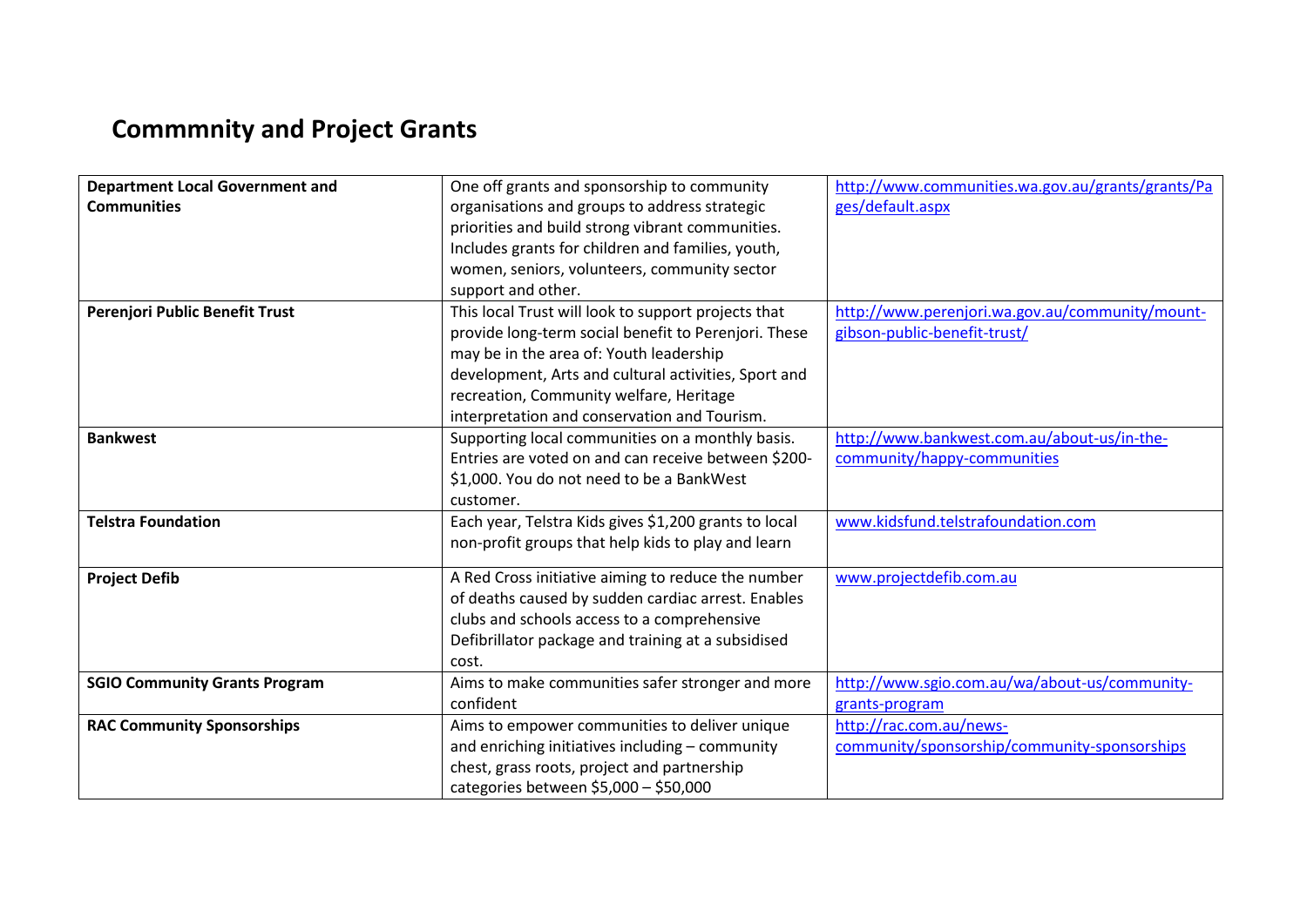| Lotterywest                                     | Provides a range of grants open to charitable and       | http://www.lotterywest.wa.gov.au/grants           |
|-------------------------------------------------|---------------------------------------------------------|---------------------------------------------------|
|                                                 | benevolent organisations including: community           |                                                   |
|                                                 | events, community spaces, emergency relief,             |                                                   |
|                                                 | furniture and equipment, heritage and conservation,     |                                                   |
|                                                 | information technology and web, projects, trails,       |                                                   |
|                                                 | vehicles, and more.                                     |                                                   |
| <b>Government of Western Australia - Awards</b> | A range of grants including aboriginal affairs,         | http://www.wa.gov.au/information-about/wa-        |
| <b>Grants and Rebates</b>                       | industry, community grants, heritage, schools and       | government/awards-grants-rebates                  |
|                                                 | more.                                                   |                                                   |
| <b>CBH Grassroots Fund</b>                      | Provides up to \$50,000 financial assistance to         | www.cbh.com.au/our-community/grass-roots-         |
|                                                 | growing communities to conduct events and               | fund.aspx -                                       |
|                                                 | projects which contribute to the community's health     |                                                   |
|                                                 | and vitality.                                           |                                                   |
| <b>Coca-Cola Australia Foundation</b>           | Awards a series of community grants to local            | http://www.coca-colajourney.com.au/coca-cola-     |
|                                                 | organisations. Up to 40 grants are awarded that vary    | australia-foundation/community-grants             |
|                                                 | in size from \$1,000 to \$10,000.                       |                                                   |
| <b>Community Crime Prevention Fund</b>          | Supports local community crime prevention               | http://communitysafety.police.wa.gov.au/community |
|                                                 | initiatives, of up to \$25,000.                         | -crime-prevention-fund                            |
| <b>Medibank Community Fund</b>                  | Outstanding health projects in communities.             | http://www.medibankcf.com.au/programs-            |
|                                                 | Applications open annually.                             | events/community-grants                           |
| Australia Post - Our Neighbourhood Community    | This grant encourages local organisations to apply      | http://ourneighbourhood.com.au/grants/community-  |
| <b>Grants</b>                                   | for one-off funding of up to \$10,000 for projects that | grants.html?ilink=hfo-community-grants            |
|                                                 | benefit their wider community.                          |                                                   |
| <b>Westpac Foundation Community Grants</b>      | Offering not-for-profits up to \$10,000 for projects    | https://www.westpac.com.au/about-                 |
| Program                                         | that will either make an impact on the community or     | westpac/westpac-foundation/grants/grants-and-     |
|                                                 | for project-specific operating costs                    | apply/community/australia/                        |
| Heritage Council State Office - Heritage Grants | Provides funding to assist private owners of state      | http://www.heritage.wa.gov.au/conservation-and-   |
| Program                                         | registered places to undertake urgent conservation      | development/grants-incentives/heritage-grants-    |
|                                                 | work and allows for grants of up to \$10,000.           | program                                           |
| National Library of Australia - Community       | Provides grants up to \$15,000 to community             | http://www.nla.gov.au/awards-and-grants/chg       |
| <b>Heritage Grants</b>                          | organisations such as libraries, archives, museums,     |                                                   |
|                                                 | historical societies and multicultural groups. Grants   |                                                   |
|                                                 | provided assist with preservation of locally owned      |                                                   |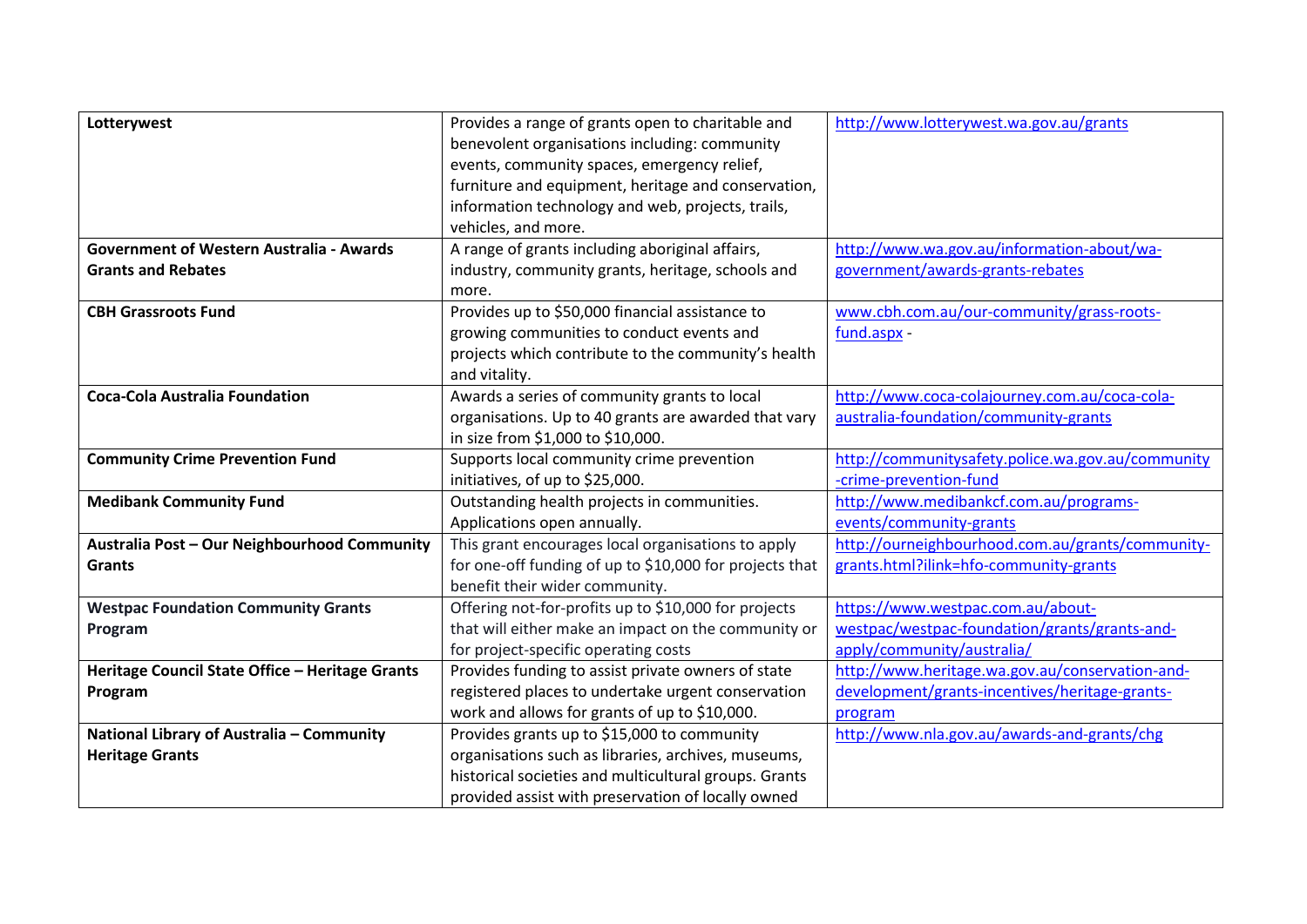|                                               | but nationally significant collections of materials   |                                                    |
|-----------------------------------------------|-------------------------------------------------------|----------------------------------------------------|
|                                               | which are publicly accessible.                        |                                                    |
| <b>Department of the Environment</b>          | Offers a range of grants benefitting Australia's      | http://www.environment.gov.au/topics/heritage/heri |
|                                               | heritage including Indigenous heritage, shipwrecks,   | tage-grants-and-funding                            |
|                                               | national historic sites, community heritage and icons |                                                    |
| Aurizon (formerly known as QR National Giving | Established to provide support to communities in      | http://www.aurizon.com.au/community                |
| Fund)                                         | the areas of health and wellbeing, community          |                                                    |
|                                               | safety, environment and education                     |                                                    |
| <b>Aussie Farmers Foundation</b>              | Supporting initiatives working to fill gaps in        | http://www.aussiefarmersfoundation.org.au/         |
|                                               | communities such as a lack of health services, social |                                                    |
|                                               | isolation, unemployed youth, mental health            |                                                    |
|                                               | problems, agricultural issues as well as businesses   |                                                    |
|                                               | moving offshore or closing down.                      |                                                    |
| <b>Australian Communities Foundation</b>      | Offers a range of individuals, groups and             | http://www.communityfoundation.org.au/             |
|                                               | organisations a platform to raise funds for           |                                                    |
|                                               | community issues they care about                      |                                                    |
| <b>Australian Council for the Arts</b>        | Offers a range of arts related grants from \$5,000-   | http://australiacouncil.gov.au/funding/new-grants- |
|                                               | \$150,000                                             | model/                                             |
|                                               |                                                       |                                                    |
| <b>Community Arts Network WA (CANWA)</b>      | Support for community arts and culture activities     | http://www.canwa.com.au/doing/catalyst/            |
|                                               | and promote the values of empowerment, social         |                                                    |
|                                               | inclusion, respect for diversity and self-            |                                                    |
|                                               | determination in 4 grant areas - innovate, create,    |                                                    |
|                                               | develop, explore. Funding from \$10,000-\$75,000      |                                                    |
| <b>Country Arts WA -</b>                      | Arts and culture grants in the areas of youth,        | http://www.countryartswa.asn.au/                   |
|                                               | professional development, music, and projects         |                                                    |
| <b>Department of Culture and Arts</b>         | Arts and culture grants in the areas of youth,        | http://www.dca.wa.gov.au/funding/grants-programs/  |
|                                               | Indigenous, industry, community, regional             |                                                    |
|                                               | performing and touring                                |                                                    |
| <b>Fogarty Foundation</b>                     | Aims to directly benefit individuals and the          | http://www.fogartyfoundation.org.au/submissions.ht |
|                                               | community through encouraging endeavours of           | m <sub>l</sub>                                     |
|                                               | excellence in education, leadership, the community    |                                                    |
|                                               | and life.                                             |                                                    |